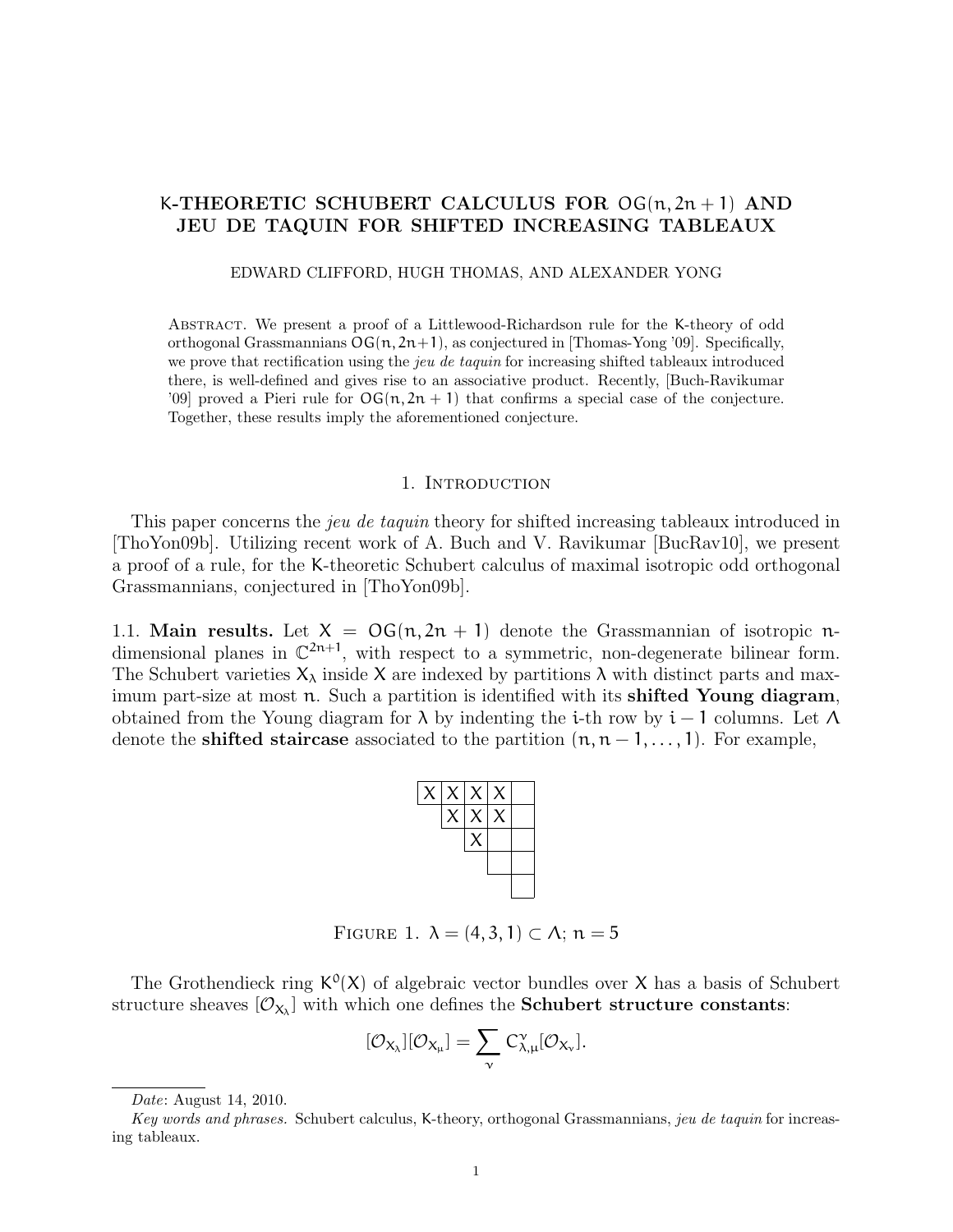Here the sum is over all shifted Young diagrams  $\nu$  with  $|\nu| \ge |\lambda| + |\mu|$ , where  $|\lambda| = \lambda_1 +$  $\lambda_2 + \cdots$ . When the equality  $|\nu| = |\lambda| + |\mu|$  holds, the numbers  $C^{\nu}_{\lambda\mu}$  equal the classical Schubert structure constants for the cohomology ring  $H^*(X,\mathbb{Q})$ . The latter combinatorics is modeled by the multiplication of Schur Q-polynomials, a class of symmetric functions. Combinatorial rules for the multiplication of Schur Q-functions were found by D. Worley [Wor84] and J. Stembridge [Ste89]; see also the textbook by P. Hoffman and J. Humphreys [HofHum94]. The connection to geometry was made by H. Hiller and B. Boe [HilBoe86] and P. Pragacz [Pra91]. In view of this, and the work on K-theoretic Littlewood-Richardson rules for ordinary Grassmannians (see, e.g., [Buc02, ThoYon09b] and the references therein), it is a natural task to seek a rule for the more general  $C^{\gamma}_{\lambda,\mu}$ . In [ThoYon09b], the first conjectural solution to this problem was presented, and a proof strategy was outlined.

If  $\lambda \subseteq \nu$ , then the **shifted skew shape**  $\nu/\lambda$  consists of the boxes of  $\nu$  not in  $\lambda$ . A shape  $\nu = \nu/\varnothing$  shall be referred to as **straight**, in analogy with the terminology for ordinary Young diagrams. A shifted increasing tableau of shape  $\nu/\lambda$  is a filling of each of the boxes of  $\nu/\lambda$ by a nonnegative integer such that each row and column is strictly increasing. In particular, a filling of a shape  $\lambda$  is called **superstandard** if the first row consists of  $1, 2, \ldots, \lambda_1$ , the second row consists of  $\lambda_1 + 1, \ldots, \lambda_1 + \lambda_2$ , etc. Denote this tableau by  $S_\lambda$ . Let INC( $v/\lambda$ ) denote the set of all shifted increasing tableaux of shape  $\nu/\lambda$ .



FIGURE 2. A skew increasing tableau of shape  $(4, 3, 1)/(3, 1)$  and a superstandard tableau of shape (4, 3, 1)

In [ThoYon09b], jeu de taquin and K-rectification for shifted increasing fillings were introduced, as part of a more general initiative towards K-theoretic Schubert calculus for minuscule  $G/P$ 's. These notions extend ideas developed in  $[ThoYon09a]$ , which in turn can be traced back to the foundational work of D. Worley [Wor84], M.-P. Schützenberger  $\lbrack Sch77]$ , and many others. This is reviewed in Section 2.

A K-rectification (or simply, rectification) of an increasing tableau T is a tableau that results from repeatedly applying jeu de taquin starting with T until one reaches a straight shape tableau. As in [ThoYon09b], in general, a tableau will not have a unique K-rectification. However, we have the following main theorem, which was stated in [ThoYon09b, Section 7] as a conjectural analogue of [ThoYon09b, Theorem 1.2]:

**Theorem 1.1.** If  $\mathsf{T}$  is a shifted increasing tableau that rectifies to a superstandard tableau  $S_{\mu}$  using one K-rectification order, then T rectifies to  $S_{\mu}$  using any K-rectification order.

We can now state the following rule for the K-theoretic structure constants, the conjecture from [ThoYon09b] alluded to above.

**Theorem 1.2.**  $C_{\lambda\mu}^{\nu}$  equals  $(-1)^{|\nu|-|\lambda|-|\mu|}$  times the number of shifted increasing tableaux of shape  $v/\lambda$  that rectify to  $S_{\mu}$ .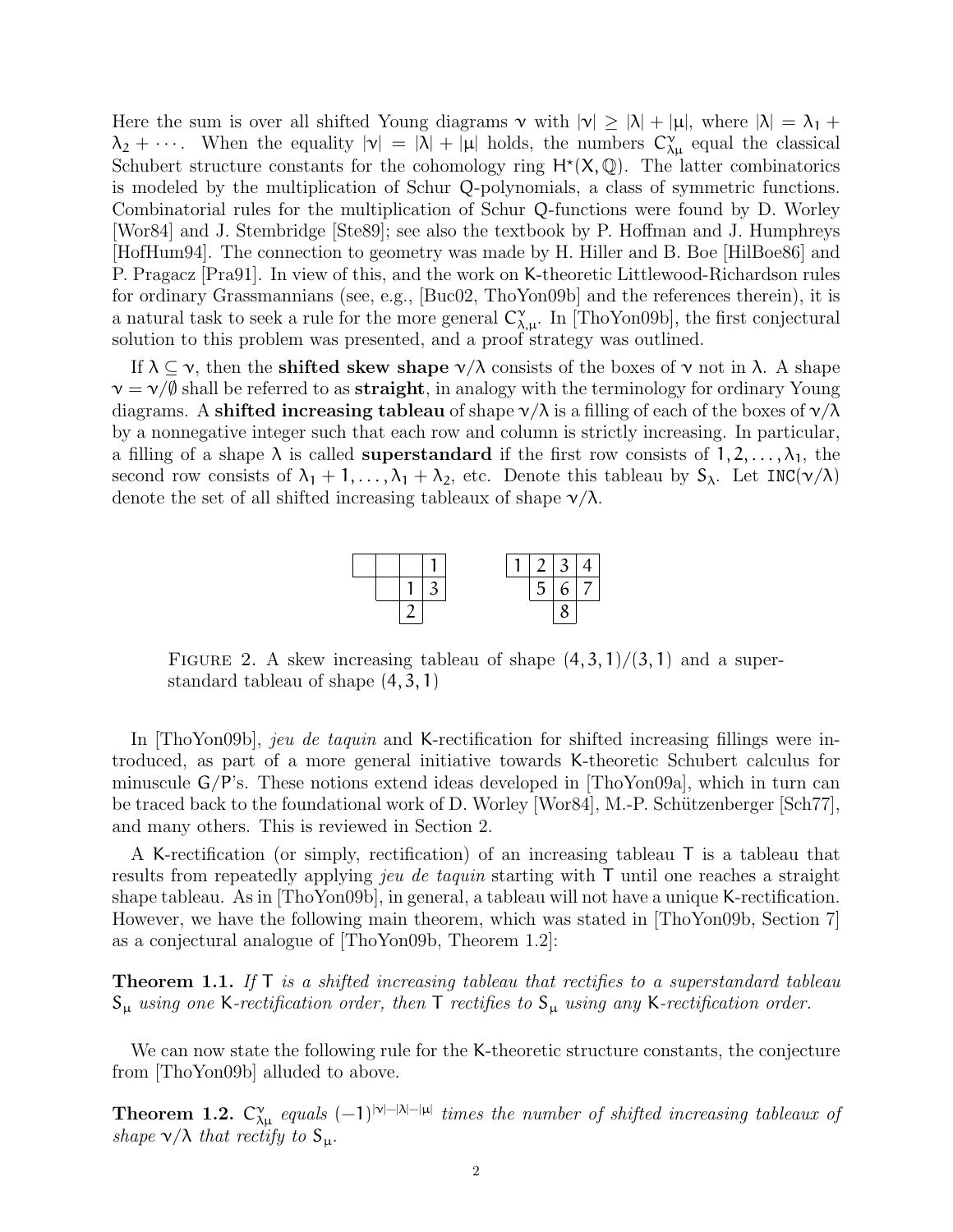Among the standard extensions of Schubert calculus (quantum, equivariant, K-theoretic and their combinations), at present Theorem 1.2 represents the only complete Littlewood-Richardson type rule for  $\mathsf{OG}(n, 2n+1)$ , either proved or even conjectural, beyond the setting of ordinary cohomology.

Example 1.3. Let  $\lambda = (3, 1), \mu = (3, 1), \gamma = (5, 3, 1)$ . The following six increasing tableaux of shape  $(5, 3, 1)/(3, 1)$  rectify to the superstandard tableaux  $S_{(3,1)}$ :



Hence  $C_{(3,1),(3,1)}^{(5,3,1)} = (-1)^{9-4-4}(6) = -6.$ 

Together with the K-theoretic Littlewood-Richardson rule for Grassmannians proved in [ThoYon09b], this work completes the proof of two key cases of the root-system uniform conjecture for minuscule  $G/P$ 's stated in that paper. Note that since there is an isomorphism between  $\mathsf{OG}(n, 2n+1)$  and (a component of)  $\mathsf{OG}(n+1, 2n+2)$ , Theorem 1.2 applies to Schubert calculus of the latter space as well. Using the (equivariant) K-theory Monk-Chevalley formula due to C. Lenart–A. Postnikov [LenPos07], one can easily check the remaining minuscule classical type cases of the main conjecture of [ThoYon09b] (i.e., projective spaces and even-dimensional quadrics); see [Cli10].

Using Theorem 1.2, it should be possible to modify the "cominuscule recursion" ideas set forth in [ThoYon09a] to complete the proof of the conjecture in the exceptional type cases  $(E_6 \text{ and } E_7)$ . (Alternatively, a computer aided proof is plausible.) We also expect that one can combine the Pieri rule for maximal Lagrangian Grassmannians  $LG(n, 2n)$  [BucRav10], together with the ideas of this paper to prove a K-theory Littlewood-Richardson rule for that homogeneous space. We may detail these ideas elsewhere.

There is a second  $\mathbb{Z}$ -linear basis of  $K^0(X)$  given by the classes of ideal sheaves of the boundary of Schubert varieties  $\partial X_\lambda = X_\lambda \setminus X_\lambda^{\circ}$  where  $X_\lambda^{\circ}$  is the open Schubert cell corresponding to  $\lambda$ , see, e.g., [ThoYon10, Section 2] and the references therein. Define coefficients by

$$
[\partial X_{\lambda}][\partial X_{\mu}]=\sum_{\nu}E_{\lambda,\mu}^{\nu}[\partial X_{\nu}].
$$

Define a superset  $\overline{INC}(\nu/\lambda)$  of the set of increasing tableaux, by filling  $\nu/\lambda$  with positive integers and the label "X" on any number of the outer corners of  $\gamma/\lambda$ . We still demand the rows and columns to be strictly increasing; the labels X are assumed to have value  $\infty$  insofar as this condition is concerned. We can still speak of K-rectification of such tableaux, by first deleting any X's before beginning the process.

In [ThoYon10], the Grassmannian analogue of the following result was proved:

**Corollary 1.4.** The structure constant  $E^{\gamma}_{\lambda,\mu}$  equals  $(-1)^{|\gamma|-|\lambda|-|\mu|}$  times the number of tableaux  $T \in \text{INC}(\nu/\lambda)$  that rectify to  $S_{\mu}$ .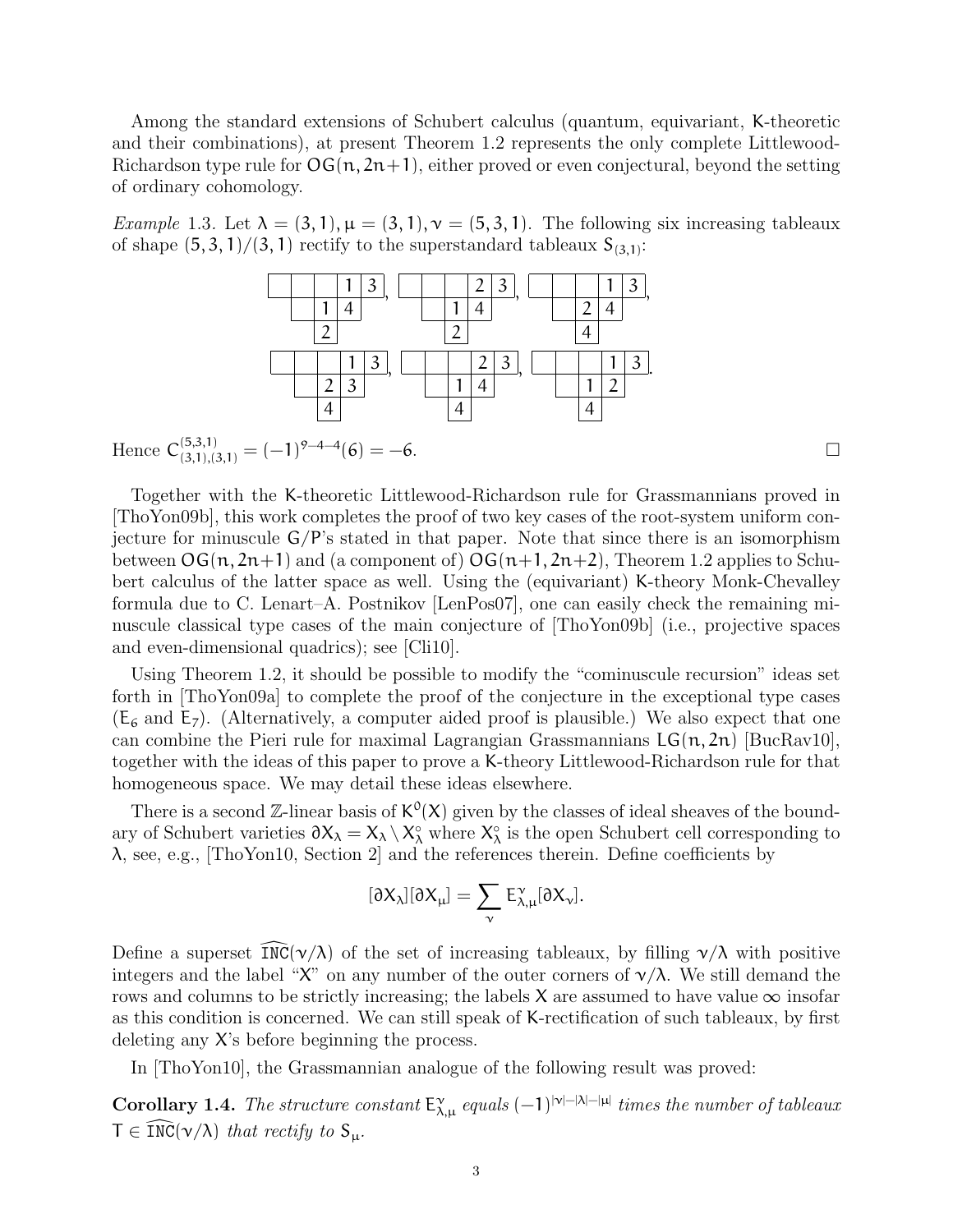Example 1.5. Let  $\lambda = (2)$ ,  $\mu = (1)$  and  $\gamma = (3, 1)$ . Then the following three tableaux in  $\widehat{\text{INC}}((3, 1)/(2))$  witness  $E_{(2),(1)}^{(3,1)} = -3:$ X  $\left| ,\ \right| \qquad \qquad \mid X$ 1 , 1 1 .

1.2. **Organization of the proof.** The proof follows the strategy outlined in [ThoYon09b], and uses an analogue of [ThoYon09b, Lemma 5.1], Lemma 4.9 below, which asserts that any rule computing numbers  $\{D_{\lambda,\mu}^{\gamma}\}\$  giving rise to an associative product on a ring with basis  $\{[\lambda]\}\$ , and which satisfy  $C_{\lambda,(t)}^{\vee} = D_{\lambda,(t)}^{\vee}$  for all shapes  $\lambda, \nu$  and for all  $1 \leq t \leq n$ , must actually satisfy  $C^{\gamma}_{\lambda,\mu} = D^{\gamma}_{\lambda,\mu}$  for all  $\lambda, \mu, \nu$ .

We will apply this lemma to the numbers  $D_{\lambda\mu}^{\gamma}$  given by our *jeu de taquin* rule. A. Buch and V. Ravikumar [BucRav10] recently established a Pieri rule for computing  $C_{\lambda,(t)}^{\gamma}$ . We show that the numbers produced by our rule in the Pieri case agree with their rule. Hence, this paper completes our aforementioned strategy by giving a proof of Theorem 1.1 and using the ideas of [ThoYon09b] to show it implies the desired associativity claim. It is reported in [BucRav10] that I. Feigenbaum and E. Sergel also have a proof (unpublished) of the agreement between our rule in the Pieri case and the Pieri rule of [BucRav10].

In Section 2 we review the definition of jeu de taquin for increasing tableaux as announced in [ThoYon09b] and discuss properties of it that we will need. In Sections 3 and 4 we prove Theorem 1.1, formulate the aforementioned Lemma 4.9, and then use [BucRav10] and Theorem 4.6 to complete the proof of Theorem 1.2. The key idea in our proof of Theorem 1.1 is to use results proved in [ThoYon09b], together with a "doubling" argument that rephrases the shifted problem as a non-shifted problem. In Section 5, we show how to modify our arguments from [ThoYon10] to prove Corollary 1.4.

## 2. Jeu de taquin for increasing tableaux

In [ThoYon09b], a notion of jeu de taquin was introduced, that applies to shapes associated to a certain subposet  $\Lambda$  of the poset of positive roots, and a minuscule simple root. In the case of type  $B_n$ ,  $\Lambda$  is the shifted staircase and the shapes are precisely the shifted shapes from Section 1. We now review this case.

Given  $T \in \text{INC}(\nu/\lambda)$ , we say that an **inner corner** is a maximally southeast box  $x \in \lambda$ . More generally we are interested in a collection of inner corners  $\mathbf{x} = \{x_i\}$ . A short ribbon  $\Re$ is an edge-connected shifted skew-shape with at most two boxes in any row or column and no  $2 \times 2$  subshape.  $\Re$  is an alternating ribbon if it is filled with two symbols where adjacent boxes are filled differently. For such a ribbon, define  $\text{switch}(\mathfrak{R})$  to have the same shape as  $\mathfrak{R}$ , and the filling obtained by interchanging the two symbols, except that if  $\mathfrak{R}$  consists of a single box, switch does nothing to it. Define switch to act on a union of alternating ribbons, by acting on each separately. For example:



Fix inner corners  $\mathbf{x} = \{x_1, \ldots, x_s\}$ , and fill each with a " $\bullet$ ". Let  $\mathfrak{R}_1$  be the union of alternating ribbons made of boxes using  $\bullet$  or 1. Apply switch to  $\mathfrak{R}_1$ . Now let  $\mathfrak{R}_2$  be the union of alternating ribbons using  $\bullet$  or 2, and proceed as before. Repeat until the  $\bullet$ 's have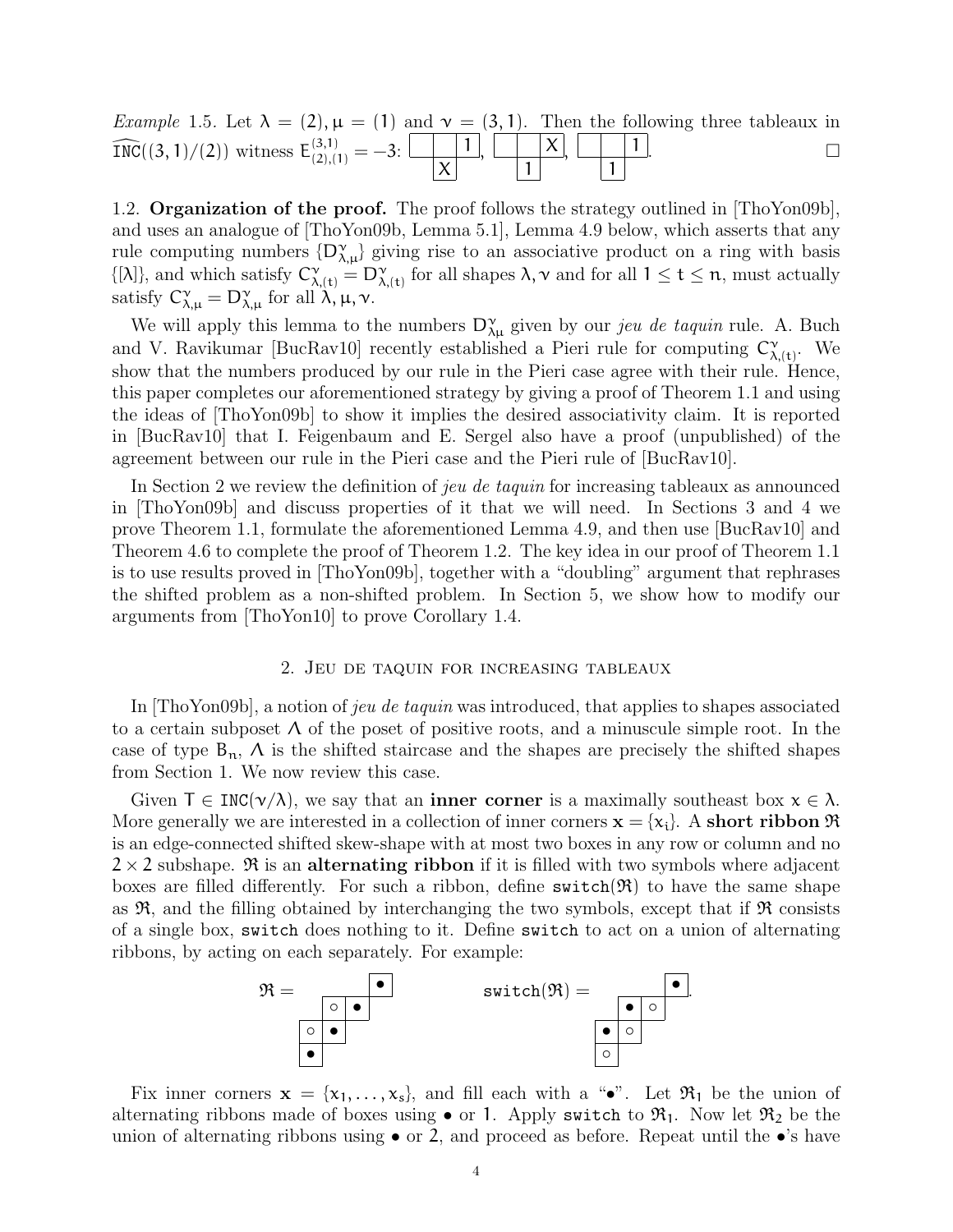been switched past all the entries of T. The final placement of the numerical entries gives Kjdt<sub>{x<sub>i</sub>}</sub>(T). It is easy to check that if T is an increasing tableau, then so is Kjdt<sub>{x<sub>i</sub>}</sub>(T).

*Example* 2.1. If **x** consists of the boxes with the  $\bullet$ 's in the depiction of T, then we have:



A sequence of Kjdt operations applied successively to  $\mathsf{T} \in \text{INC}(\nu/\lambda)$  that lead to a straight shape tableau  $U \in \text{INC}(\mu)$  is called a K-rectification, and the said sequence is referred to as a K-rectification order. Note that a K-rectification order is naturally encoded by a shifted increasing tableau  $R \in \text{INC}(\lambda)$  whose largest labels indicate the corners of  $\lambda$  used in the first Kjdt-slide in the K-rectification, and whose second largest labels indicate the corners used in the second Kjdt-slide, etc.

The same definitions were given and studied for increasing tableaux of non-shifted shapes in [ThoYon09b]. With the above definitions, one has mutatis mutandis extensions of Sections 2 and 3 of [ThoYon09b]. In particular, given  $T \in \text{INC}(\lambda/\alpha)$  and  $U \in \text{INC}(\nu/\lambda)$  we can define

Kinfusion(T, U) = (Kinfusion<sub>1</sub>(T, U), Kinfusion<sub>2</sub>(T, U))  $\in \text{INC}(\gamma/\alpha) \times \text{INC}(\gamma/\gamma)$ 

(for some straight shape  $\gamma$ ). For brevity we do not repeat these definitions here.

Although our main purpose in this paper is to discuss the shifted case, our arguments run, in part, through the non-shifted setting. We also refer the reader to [ThoYon09b] for definitions and details.

In particular, in [ThoYon09b], the **longest (strictly) increasing subsequence** of a nonshifted increasing tableau T is defined. This is a collection of boxes of T, of maximal size, such that reading the labels of the boxes along rows, from left to right, and from bottom to top, gives a strictly increasing sequence of numbers. We denote the length of a longest increasing subsequence by  $LIS(T)$ . In [ThoYon09b], the following result was obtained:

**Theorem 2.2** (ThoYon09b, Theorem 6.1). If T is a non-shifted increasing tableau, then the length of the first row of any (non-shifted) K-rectification of  $T$  is  $LIST(T)$ .

### 3. The doubling argument

Fix the rectangular shape

 $\widetilde{\Lambda} = (n + 1) \times n$ .

Observe that the boxes of  $\Lambda$  can be divided into two parts, a copy of  $\Lambda$  in the top right, and a copy of the transpose of  $\Lambda$  in the bottom left, that we denote  $\Lambda^{\dagger}$ . For  $\lambda$  a shape in  $\Lambda$ , define  $\lambda^{\dagger}$  to be the transpose of  $\lambda$  in placed into  $\Lambda^{\dagger}$ . Define

$$
\widetilde{\lambda} = \lambda \cup \lambda^{\dagger}.
$$

Note that this is a non-shifted shape in  $\Lambda$ .

Let T be an increasing filling of  $\gamma/\lambda$  in  $\Lambda$ . We will define a filling  $\tilde{\mathsf{T}}$  of  $\tilde{\gamma}/\tilde{\lambda}$ , as follows. Fill the copy of  $v^{\dagger}/\lambda^{\dagger}$  inside  $\Lambda$  with entries obtained by doubling the corresponding entries of T. Fill the copy of  $\nu/\lambda$  inside  $\Lambda$  with entries obtained by doubling the entries of T and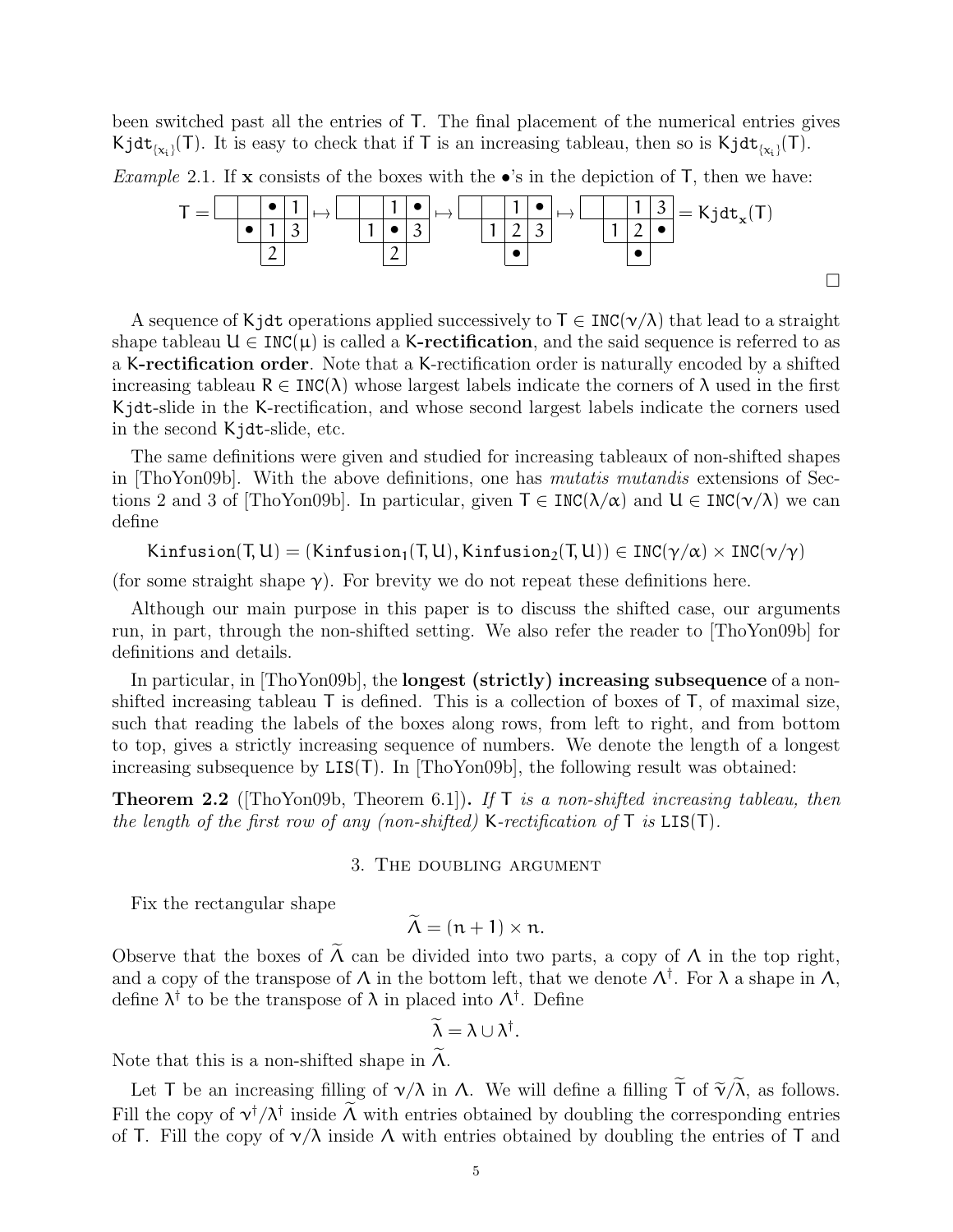subtracting 1. Consequently,  $\widetilde{T} \cap \Lambda$  is a tableau with odd number entries whose **flattening** is T, i.e., the tableau produced by replacing the labels that appear in  $T \cap A$  by  $\{1, 2, 3, \ldots\}$  in an order-preserving fashion, is T. Meanwhile  $\overline{T} \cap \Lambda^{\dagger}$  is a tableau with even number entries whose flattening is the transpose of  $T$ . It is easy to see that  $T$  is increasing.

Example 3.1. For instance, the skew increasing tableaux given in Section 2 is doubled as follows:



 $\Box$ 

The main result of this section is the following lemma:

**Lemma 3.2.** If  $T$  in  $\Lambda$  rectifies to  $V$  with respect to the K-rectification order encoded by the shifted increasing tableau S, then  $\tilde{T}$  rectifies to  $\tilde{V}$  with respect to the K-rectification order encoded by the non-shifted increasing tableau  $\widetilde{S}$ .

*Proof.* Let **x** be an collection of inner corners of  $\mathsf{T}$ , and  $\mathsf{x}^{\dagger}$  the corresponding collection of inner corners of  $T^{\dagger}$ . It suffices to show that

$$
K\mathtt{jdt}_{\mathbf{x}}K\mathtt{jdt}_{\mathbf{x}^{\dagger}}\widetilde{T}=K\widetilde{\mathtt{jdt}_{\mathbf{x}}}T.
$$

(Here the lefthand side is a pair of non-shifted Kjdt-slides, while the righthand side is a single shifted Kjdt-slide.) To show this, it is sufficient to show that  $Kjdt_{x^{\dagger}}$  applied to T will only alter  $\overline{\Gamma} \cap \Lambda^{\dagger}$ , and then that the subsequent application of Kjdt<sub>x</sub> will only alter  $T \cap \Lambda$ . Given this, it is clear that both operations mimic how  $Kjdt_{x}$  acts on T itself (up to a relabeling).

When considering  $Kjdt_{x^{\dagger}}$ , the desired claim is clear for all steps of the slide except when the current switch involves a • on the sub-diagonal (that is to say, on the northwest-southeast diagonal boxes of  $\Lambda^{\dagger}$ ). We wish to know that it is the entry below the  $\bullet$  which will move into it, rather than the entry to its right (which is in  $\Lambda$ ).

It is not difficult to argue that in such a situation the local picture of the slide is as follows: the entries  $a, b, c$  are in  $\Lambda$ , with corresponding entries  $\bullet, b^{\dagger}, c^{\dagger}$  in  $\Lambda^{\dagger}$ . In particular,  $b^{\dagger}$  and  $c^{\dagger}$  have not yet moved from their pre-slide position. Hence,  $b^{\dagger} = b + 1$  and  $c^{\dagger} = c + 1$ .



Since  $b < c$ , we know  $b^{\dagger} < c$ , so when we apply a switch which replaces the  $\bullet$  with a numerical entry, it is  $b^{\dagger}$  which will switch with the  $\bullet$  (and possibly a  $\bullet$  to its left, although this does not affect our argument), leaving the entries in  $\Lambda$  unaltered. Hence at the completion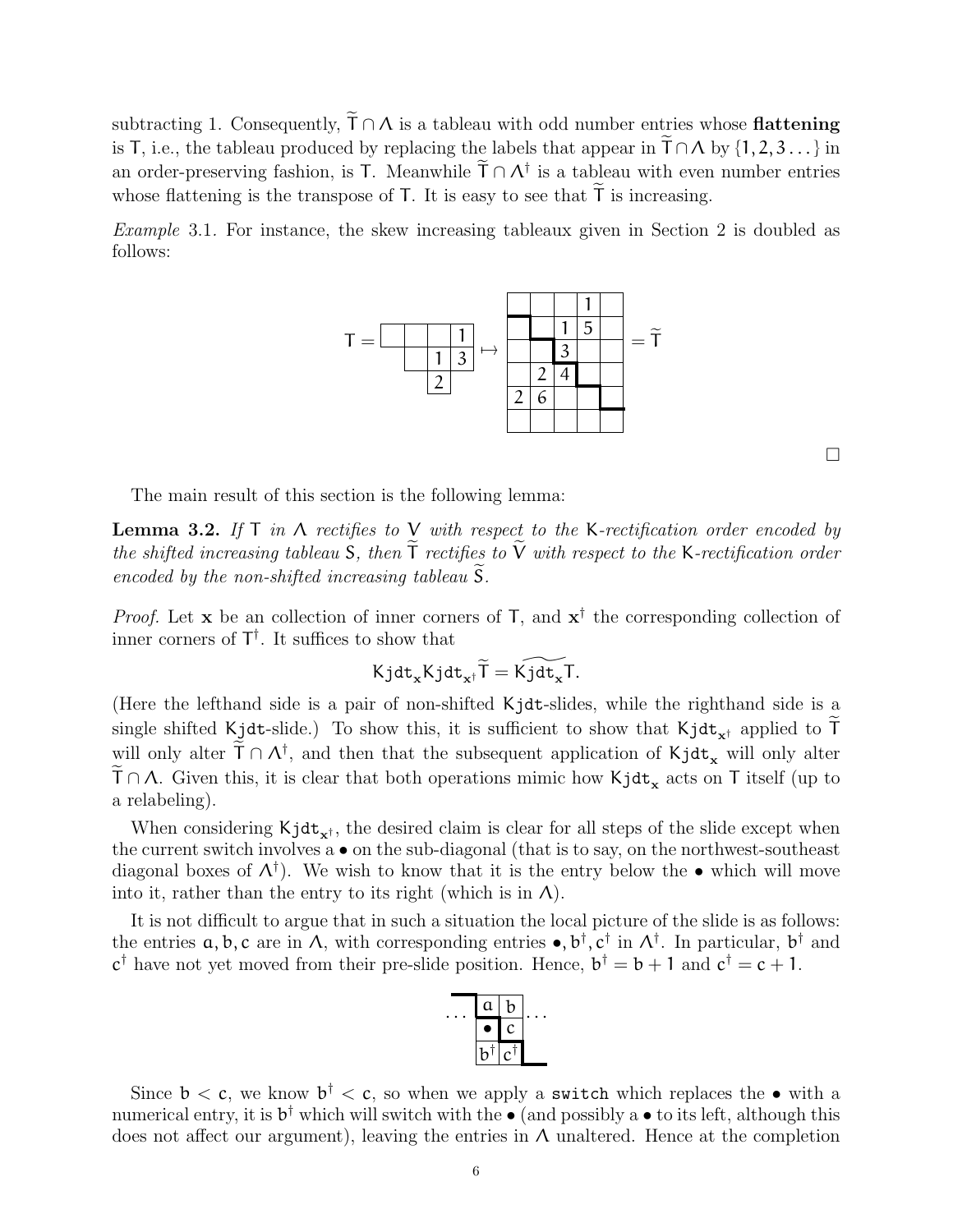of Kjdt<sub>x</sub><sup>†</sup> (T), one obtains exactly Kjdt<sub>x</sub>(T), after transposing and halving the values of each label. The part of  $\tilde{T}$  inside the copy of  $\Lambda$  is unchanged.

Now, let  $W = Kj dt_{x^{\dagger}}(T)$ . We now consider the effect of applying  $Kj dt_x$  to W (inside  $Λ$ ) and to T inside  $Λ$ . Again, the two calculations clearly proceed in exactly the same way, except perhaps when a • lies on the diagonal, so we focus on that situation. In the computation of  $Kjdt_{x}(T)$ , at the step in which the  $\bullet$  is replaced by a numerical entry, it must be the label to the right of the • which is switched into the diagonal box; we must confirm that the same thing happens in the present calculation in  $\Lambda$ .

Suppose that  $a^{\dagger}$  is the label just below the • in  $\Lambda$ . By the computation of  $W = Kj dt_{x^{\dagger}}(\tilde{T})$ which we just did, we know that  $W \cap \Lambda^{\dagger}$  agrees with  $Kjdt_{x}(T)$  (up to the doubling of the entries). Then, since (by induction) all the steps of our present computation of  $\text{Kjdt}_{\mathbf{x}}(W)$ precisely mimic the moves of  $\text{Kjdt}_{\mathbf{x}}(T)$  up until this diagonal move, we must have  $\alpha$  to the right of the  $\bullet$  in A, with  $\mathfrak{a}^{\dagger} = \mathfrak{a} + 1$ . Thus, we find ourselves in the following situation:



Since  $\mathfrak{a}^{\dagger} > \mathfrak{a}$ ,  $\mathfrak{a}$  will move to the right in our calculation of  $\text{Kjdt}_{\mathbf{x}}(W)$ , as desired.

# 4. Proofs of the main results

A vertical strip is a collection of boxes, no two in the same row, such that each box is weakly west of the boxes above it. Similarly, a **horizontal strip** is a collection of boxes, no two in the same column, such that each box is weakly north of the boxes which are west of it. Define a **t-Pieri filling** to be an increasing filling T of a skew shape in  $\Lambda$  using all of the numbers  $1, \ldots, t$  with the property that  $T$  consists of:

- (i) a vertical strip with entries increasing from northeast to southwest, with repeated entries allowed but necessarily in different columns, and
- (ii) a horizontal strip with entries increasing from southwest to northeast, with repeated entries allowed but necessarily in different rows,
- (iii) such that all the entries in the vertical strip are less than or equal to the entries in the horizontal strip.

We say that a filling which includes  $\bullet$ 's is a t-Pieri filling if its numbered boxes can be divided into a horizontal and vertical strip satisfying the above conditions and such that the •'s are positioned southwest to northeast, with no two in any given row or column.

*Example 4.1.* The following are examples of 4-Pieri fillings, without and with  $\bullet$ 's:



We have used boldface to highlight the vertical strip.

A shifted skew shape containing no  $2 \times 2$  square is called a **ribbon**. Note that a t-Pieri filling without •'s necessarily has ribbon shape. Such fillings appear at the beginning and end of the induction argument of Lemma 4.3 below.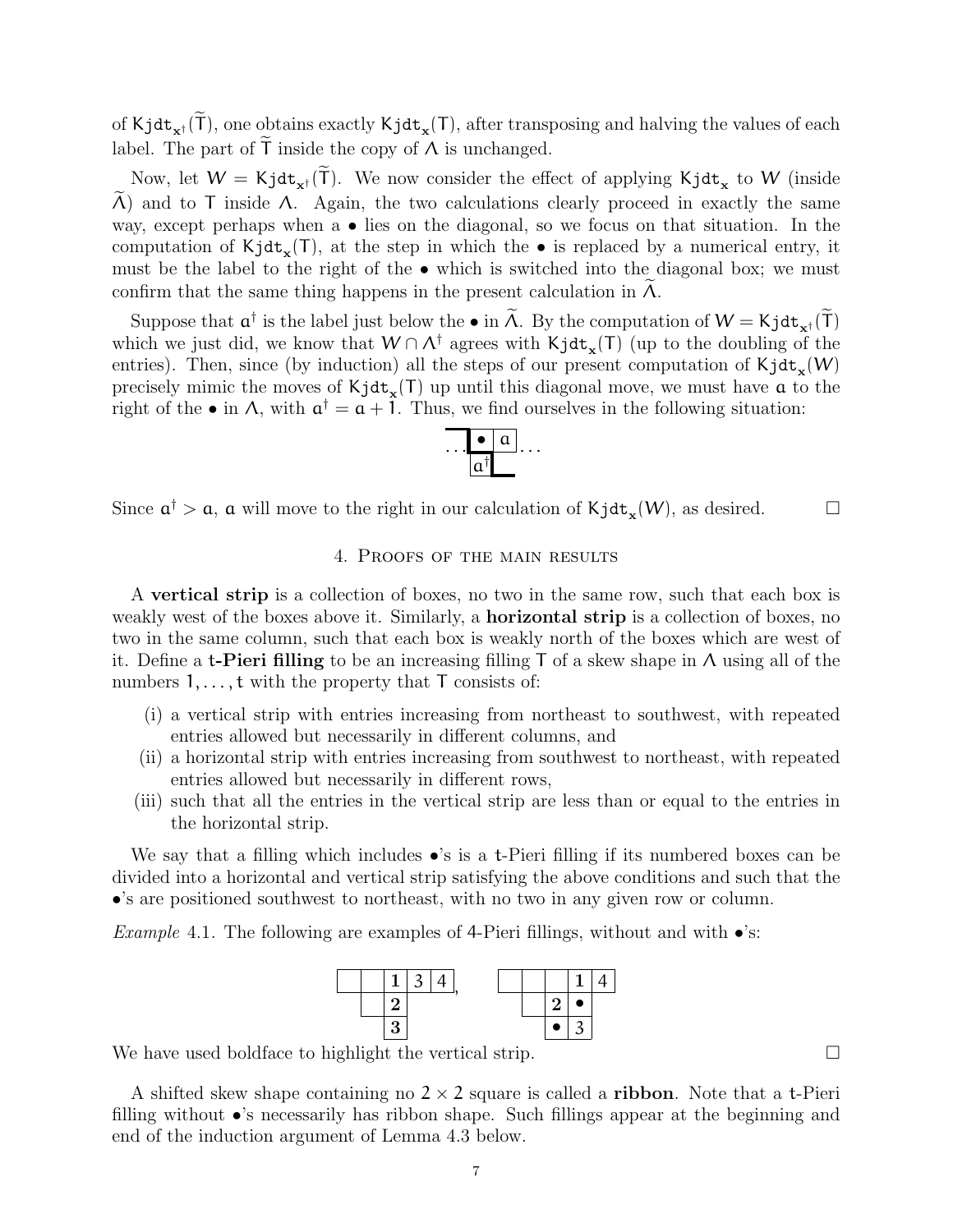**Lemma 4.2.** If  $\Gamma$  is a t-Pieri filling (possibly containing •'s) then there is some number k (not necessarily unique) such that the boxes with labels from 1 to k form a vertical strip, and the boxes with labels from  $k + 1$  to t form a horizontal strip.

*Proof.* By assumption,  $T$  can be viewed as the disjoint union of a vertical strip of boxes,  $V$ , and a horizontal strip of boxes,  $H$ , with the labels of  $V$  weakly less than the labels of  $H$ , together with a set of boxes filled with  $\bullet$ 's. If there is no overlap between the labels of V and the labels of H, then we are done, i.e., we can set  $k = K$  where K is the maximum value of a label in V. Otherwise, suppose this K occurs in both V and H. We show that there exists a (possibly) different way to subdivide  $T$  into a vertical strip  $V'$  and a horizontal strip  $H'$ , as in the definition of  $t$ -Pieri filling, and such that  $V'$  and  $H'$  have no label in common.

If we could take  $H'$  to consist of all the boxes numbered K to  $t$  (and would thereby obtain a subdivision as in the definition of t-Pieri filling), we would be done with  $k = K - 1$ . So suppose otherwise. This implies that there is some box labeled K which is north of a box labeled  $K + 1$ . This box labeled K must be in V. In particular, this implies that the most northerly box labeled K is in V, and therefore that we may take  $V'$  to consist of all boxes labeled 1 to K, H' to consist of the remaining boxes, and hence  $k = K$ .

**Lemma 4.3.** If  $T$  is a t-Pieri filling (without  $\bullet$ 's) then it rectifies to  $S_{(t)}$  for any rectification order.

*Proof.* Choose a rectification order for T. Note that the only t-Pieri filling (without  $\bullet$ 's) of a straight shape is  $S_{(t)}$ . Hence it is sufficient to show that each switch which occurs in the rectification, preserves the property of being t-Pieri.

Let R be some tableau in the sequence of tableaux produced by successive switches; by induction, we assume that  $R$  is t-Pieri. Let  $R'$  be obtained from  $R$  by switching the  $\bullet$ 's and the  $i$ 's. We wish to show that  $R'$  is also t-Pieri.

By Lemma 4.2, we know that R can be described as the union of a vertical strip with entries 1 to k and a horizontal strip with entries  $k+1$  to t, together with some •'s. We split into two cases, depending on whether or not  $i \leq k$ .

**Case I:**  $i \leq k$ . The switch affects only V. The only problem that could occur would be if there were a  $\bullet$  to the left of an i, and an  $i+1$  (also in V) in the same column as the i and below it. It is straightforward to verify that since the shape of R is skew, this is only possible in the following configuration, where the box below the  $\bullet$  is not in  $\Lambda$  (more explicit details are available in the proof of [Cli10, Lemma 3.1.4]):



In this case, no other box labeled  $i + 1$  can occur in V, and no box with a larger label can occur in V. Therefore  $i + 1 = k$ . Define V' to consist of the boxes of R' labeled at most  $k - 1$ , and define H' to consist of the boxes of R' labeled at least k. This decomposition shows that  $R'$  is t-Pieri.

**Case II:**  $i > k$ . The switch affects only H. The only problem that could be is if there were a • above i, and an  $i + 1$  in the same row, while the box to the right of the • is not in R, as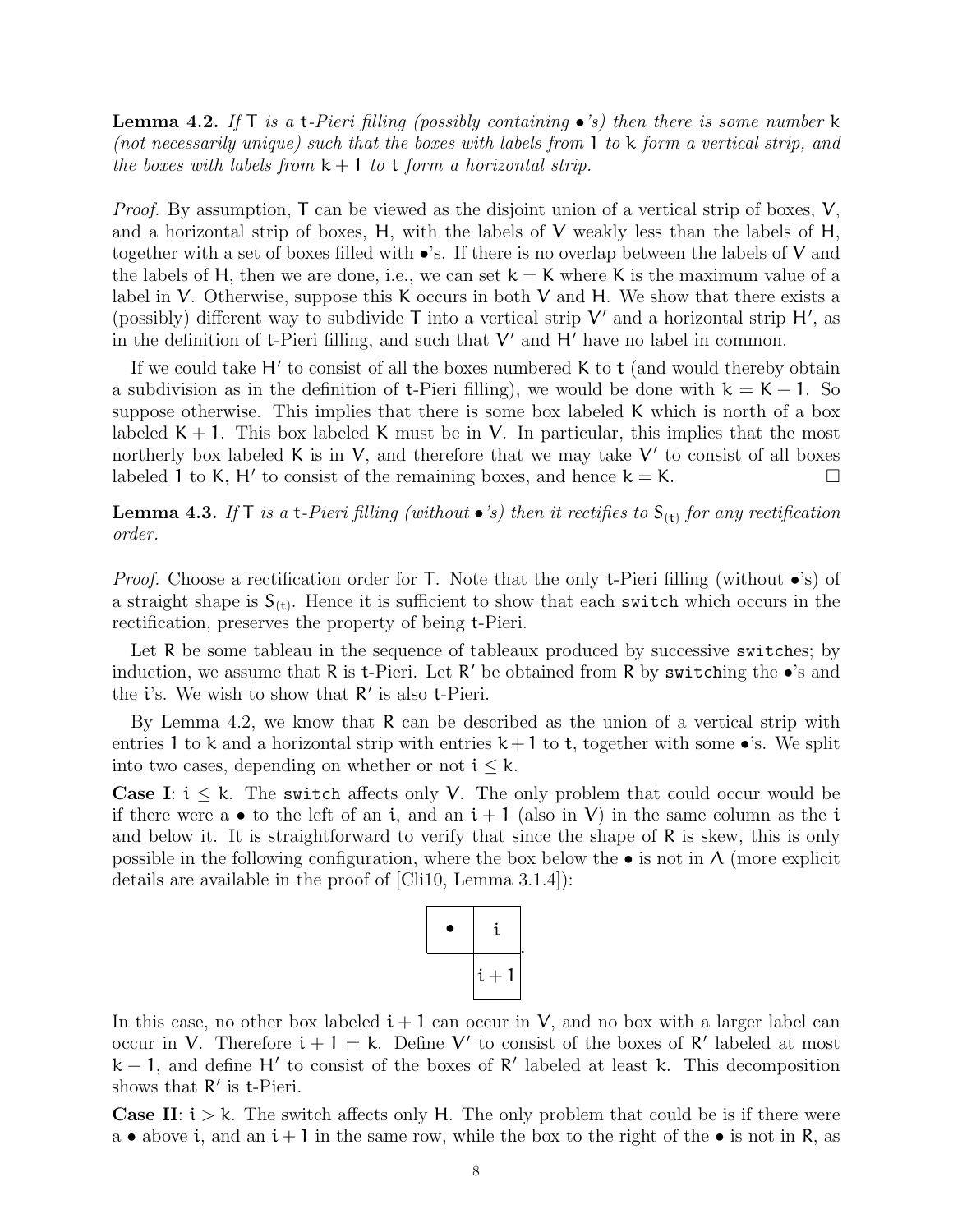depicted below:

$$
\begin{array}{|c|} \hline \bullet \\ \hline i & i+1 \\ \hline \end{array}
$$

However, this is impossible, since the shape of  $\mathsf R$  is skew.  $\Box$ 

For  $\gamma/\lambda$  a skew shape in  $\Lambda$ , write  $(\gamma/\lambda)^{\vee}$  for the shape obtained by reflecting  $\gamma/\lambda$  in the main (southwest to northeast) antidiagonal in  $\Lambda$ . For an increasing filling R of  $\Lambda$ , define  $R^{\vee}$  to be the filling of shape  $(\text{shape}(R))^{\vee}$  obtained by filling the positions corresponding to entries i in R with entries max  $R + 1 - i$ . Note that this operation takes increasing fillings to increasing fillings.

**Lemma 4.4.** If T is an increasing filling then  $T^{\vee}$  is an increasing filling, Moreover if T is t-Pieri then so is  $T^{\vee}$ .

*Proof.* For the first assertion suppose  $x$  and  $y$  are two adjacent boxes in T with  $x$  to the left of y. Then the label of x is strictly smaller than the one for y. In  $\mathsf{T}^{\vee}$ , boxes x and y correspond to boxes  $x'$  and  $y'$  where  $y'$  is north of  $x'$ , but by construction, the label of  $y'$ is now strictly smaller than the label of  $x'$ . A similar argument holds if  $x$  is north of y. The first assertion then follows.

For the second claim, consider the horizontal strip H' using labels  $k, k+1, \ldots, t$  that comes from the fact that T is t-Pieri. This strip increases from southwest to northeast. Under the reflection, it is sent to a vertical strip, and each label  $\ell$  is replaced by  $t - \ell + 1$ . Hence in T<sup> $\vee$ </sup> we have a vertical strip on the labels  $t-k+1$ ,  $t-k$ , ..., 3, 2, 1 that decreases from southwest to northeast. Similarly, the vertical strip in T guaranteed by T being t-Pieri corresponds to a horizontal strip in  $\mathsf{T}^{\vee}$  on the labels  $\mathsf{t}-\mathsf{k}+1,\mathsf{t}-\mathsf{k}+2,\ldots,\mathsf{t}$ . Thus it follows that  $\mathsf{T}^{\vee}$  is t-Pieri.

**Lemma 4.5.** If T is an increasing filling of a skew shape in  $\Lambda$  which rectifies to  $S_{(t)}$  for some rectification order, then T must be a t-Pieri filling.

*Proof.* Suppose otherwise, that there exists a filling T that is not t-Pieri, but rectifies to  $S_{(t)}$ . Following the reverse of the rectification order that takes  $T$  to  $S_{(t)}$ , clearly one can partially rectify  $(S_{(t)})^{\vee}$  to  $T^{\vee}$ .

By Lemma 4.4  $(S_{(t)})^{\vee}$  is t-Pieri while  $T^{\vee}$  is not t-Pieri. This violates the proof of Lemma 4.3 which says that any sequence of slides applied to a t-Pieri filling is still t-Pieri.  $\Box$ 

Together, these two lemmas imply the following theorem.

**Theorem 4.6.** If an increasing tableau  $\mathsf{T}$  is a t-Pieri filling then it rectifies to  $\mathsf{S}_{(\mathsf{t})}$  for any K-rectification order. Moreover, if T is an increasing filling of a skew shape in  $\Lambda$  that rectifies to  $S_{(t)}$  for some K-rectification order, then T must be a t-Pieri filling.

In order to state the Pieri rule for  $\mathsf{OG}(n, 2n + 1)$  given in [BucRav10, Corollary 4.8], we need one further definition from their paper. Suppose  $\nu/\lambda$  is a ribbon. Then a KOG**tableau** of shape  $\gamma/\lambda$  is a tableau in INC( $\gamma/\lambda$ ) with the additional constraint that the label of any box b is:

(A) either smaller than or equal to all the boxes southwest of it, or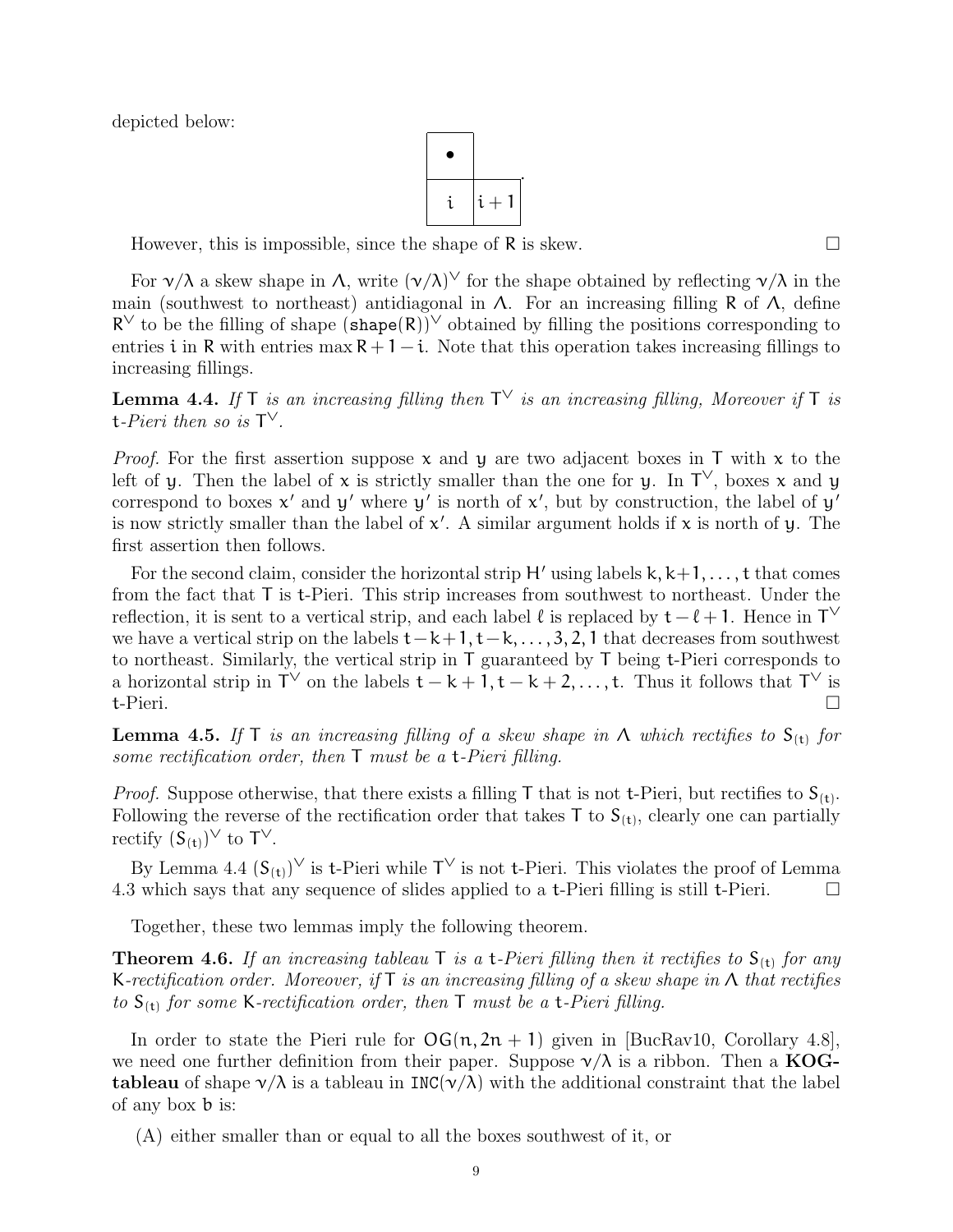(B) greater than or equal to all the boxes southwest of it.

Using this definition, their Pieri rule states  $C_{\lambda,(t)}^{\gamma}$  equals  $(-1)^{|\gamma/\lambda| - t}$  times the number of KOG-tableaux with shape  $\nu/\lambda$  and labels  $1, 2, \ldots, t$ .

Thus, to connect the Buch-Ravikumar rule to our conjectural rule, it remains to prove the following:

**Lemma 4.7.** The set of  $t$ -Pieri tableaux (without  $\bullet$ 's) of shape  $\vee/\lambda$  equals the set of KOGtableaux of the same shape that use the labels  $1, 2, \ldots, t$ .

Proof. Suppose T is a t-Pieri tableau for some value of k as given in Lemma 4.2. Now consider any box b of T. If it is on the vertical strip using the labels k,  $k - 1, \ldots, 3, 2, 1$  from the definition of T being t-Pieri, then (A) holds with respect to all the other labels southwest of it and on that vertical strip. Also, any label on the horizontal strip is of size k or larger, so (A) clearly holds with respect to them as well. On the other hand, suppose b is on the horizontal strip using labels  $k, k + 1, \ldots, t - 1, t$ . Then (B) holds with respect to any other label southwest of it and on that strip. Also, (B) clearly holds with respect to any label on the vertical strip, since that other label is of size at most k. Hence T is a KOG-tableau.

Conversely, now suppose T is a KOG-tableau with the stated assumptions. Initially set  $k = \infty$ . Consider the the southwest most label 1 that appears in T. If all labels 2 appear weakly northeast of that 1 then set  $k = 1$ . Otherwise, look at the southwest most 2 that appears. If all labels 3 are weakly northeast of that 2 set  $k = 2$ . Repeat this process until  $k < \infty$  or until we have exhausted all labels, at which point set  $k = t$ .

We claim that T is t-Pieri. Consider the labels  $1, 2, ..., k - 1$ . By the fact T is a KOGtableau, and by our construction of k, these labels form a vertical strip that decreases from southwest to northeast. At least one k appears southwest of the southwest most  $k-1$ . Then the labels  $1, 2, \ldots, k-1$  together with all such labels k form the desired vertical strip from the definition of t-Pieri tableau. In particular, the southwest most k that appears in T is part of the vertical strip.

We begin a subtableau H with that k together with any k's that lie weakly northeast of the southwestmost  $k-1$  we previously considered and all labels  $k+1, k+2, \ldots, t$  from T. Note that the  $k+1$ 's must all lie weakly northeast of the northeastmost of these k's, by  $(B)$ . Similarly, the  $k + 2$ 's must all lie weakly northeast of the northeastmost of the  $k + 1$ 's etc. Hence H is in fact a horizontal strip and  $\overline{\mathrm{T}}$  is a t-Pieri tableau, as desired.

In [BucRav10] it is stated that I. Feigenbaum–E. Sergel have given a proof (unpublished) of the following corollary. We present a proof that we obtained independently:

**Corollary 4.8.**  $C^{\gamma}_{\lambda,\rho}$  is correctly computed by the rule of Theorem 1.2 whenever  $\rho = (t)$ .

*Proof.* This holds by Theorem 4.6, Lemma 4.7 and [BucRav10, Corollary 4.8] combined.  $\square$ 

4.1. **Proof of Theorem 1.1.** Let T be a tableau in  $\Lambda$  that rectifies to a superstandard tableau of shape  $\mu$  with respect to some K-rectification order S.

The proof is by induction on the size of T.

Consider some alternative K-rectification order R. Since T rectifies to superstandard with respect to S, it contains a  $\mu_1$ -Pieri subtableau A, by the second statement of Theorem 4.6. In particular, it is easy to see that we can assume that A contains all the boxes of T that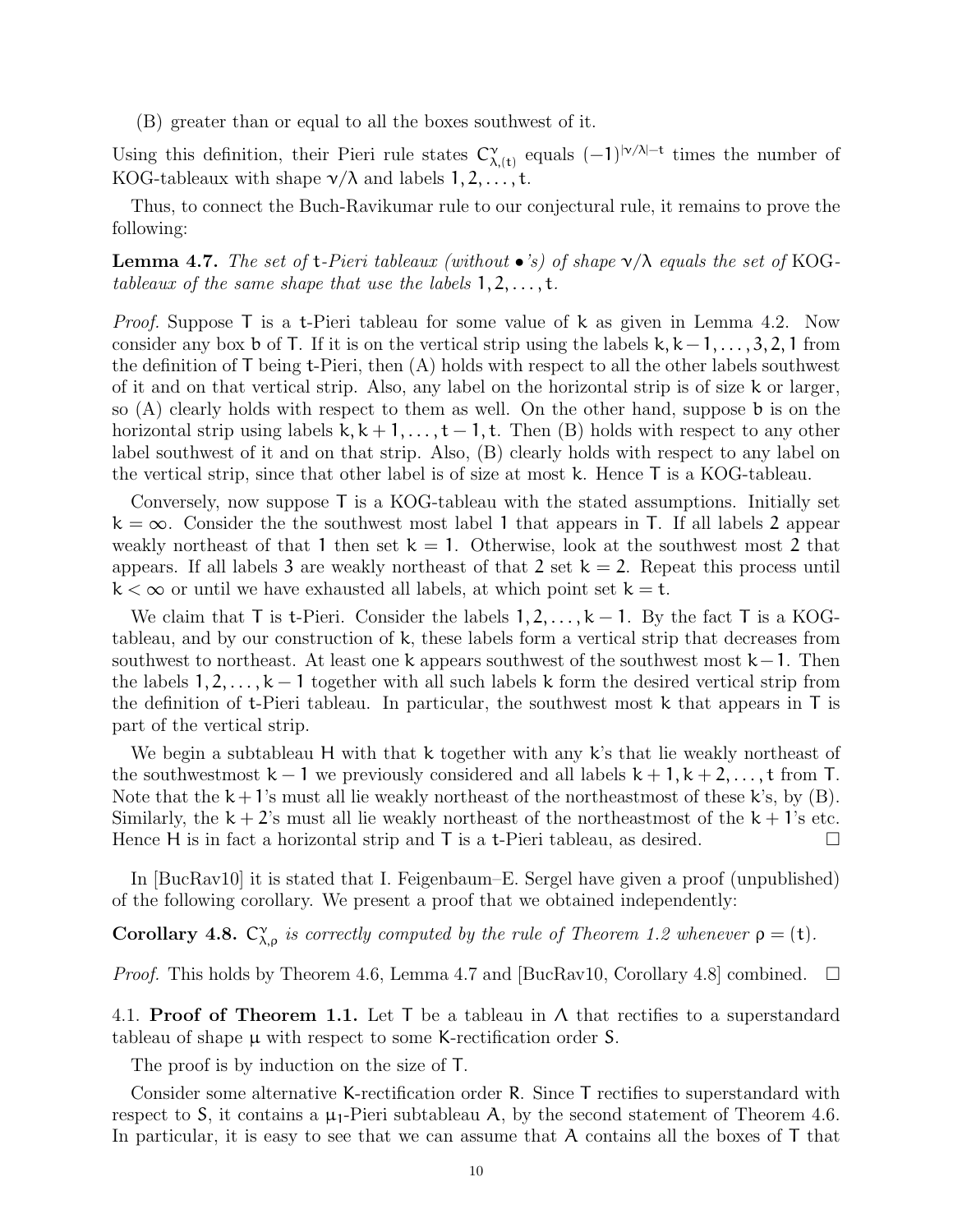use the labels  $1, 2, \ldots, \mu_1$ . By the first statement of Theorem 4.6, A rectifies to the row  $(\mu_1)$ with respect to R also. Let  $B = T \setminus A$ , and Kinfusion $(R, A) = (S_{(\mu_1)}, \hat{R})$ . By [ThoYon09b, Lemma 3.3] (adapted to the shifted setting, with the same proof), since the labels used in A and B form consecutive, disjoint intervals, one can split the computation of the K-rectification of A with respect to R and the remaining K-rectification of B with respect to  $\overline{R}$ .

By Lemma 3.2 we know that  $\tilde{T}$  rectifies to a tableau of shape  $\tilde{\mu}$  under the K-rectification order S. By Theorem 2.2, K-rectifying  $\mathsf T$  with respect to any order will result in a shape whose first row has the same length as does  $\tilde{\mu}$ , namely,  $\mu_1$ . Thus, in particular, the further K-rectification of B with respect to  $\hat{\mathsf{R}}$  will not add any elements to  $\mathsf{S}_{(\mu_1)}$ . Therefore, we can forget about the first row of  $\Lambda$ . We know that B rectifies to superstandard (on the labels starting with  $\mu_1 + 1$ ) with respect to some order (since T does). By induction, B rectifies to superstandard with respect to  $\hat{\mathsf{R}}$ , and we are done.

### 4.2. Proof of Theorem 1.2. We will need:

**Lemma 4.9.** Let  $D^{\gamma}_{\lambda\mu}$  be a collection of integers indexed by triples of shapes such that:

(A) Taking these integers as structure constants on  $\mathbb{Z}Y_{\Lambda}$ , by declaring:

$$
[\lambda]\star[\mu]=\sum_\nu\,D_{\lambda\mu}^\nu[\nu]
$$

we obtain a commutative and associative ring. Here  $\mathbb{Z} \mathbb{Y}_{\Lambda}$  denotes the  $\mathbb{Z}$ -module formally spanned by all straight shapes  $\lambda \subseteq \Lambda$ .

(B)  $D^{\gamma}_{\lambda \rho} = C^{\gamma}_{\lambda \rho}$  for any  $\rho = (t)$ . Then  $D^{\gamma}_{\lambda\mu} = C^{\gamma}_{\lambda\mu}$  for all  $\lambda, \mu, \nu$ .

The above lemma is essentially the same as [ThoYon09b, Lemma 5.1], which was stated in the setting that  $C^{\gamma}_{\lambda,\mu}$  are the Schubert structure constants for the K-theory of (ordinary) Grassmannians. The classes  $[O_{X_{(t)}}]$  can be shown to generate  $K^0(X)$  as an algebra, using the fact that the corresponding ordinary cohomology classes  $[X_{(t)}]$  generate  $H^*(X)$  together with standard facts about the relationship between  $K^0(X)$  and  $H^*(X)$ . Thus the same proof as in [ThoYon09b] implies the lemma in this setting also.

Having introduced the notions of Krect and Kinfusion in Section 2 (cf. [ThoYon09b]), the proof that (A) holds for the numbers  $\{D_{\lambda,\mu}^{\gamma}\}\$  defined by the *jeu de taquin* rule, is precisely the same as in [ThoYon09b, Section 5]. That part (B) holds is exactly Corollary 4.8. Hence the theorem follows.  $\Box$ 

### 5. Structure constants for boundary ideal sheaves

We first prove the following lemma which is well-known in the context of classical jeu de taquin. An analogous combinatorial fact was proved by A. Buch in the setting of K-theory of Grassmannians [Buc02].

Recall that we write  $\lambda^{\vee}$  for the partition obtained by reflecting  $\Lambda/\lambda$  across the antidiagonal or, equivalently, the partition with distinct parts whose parts are the elements of  $\{1, \ldots, n\}$ missing from  $λ$ .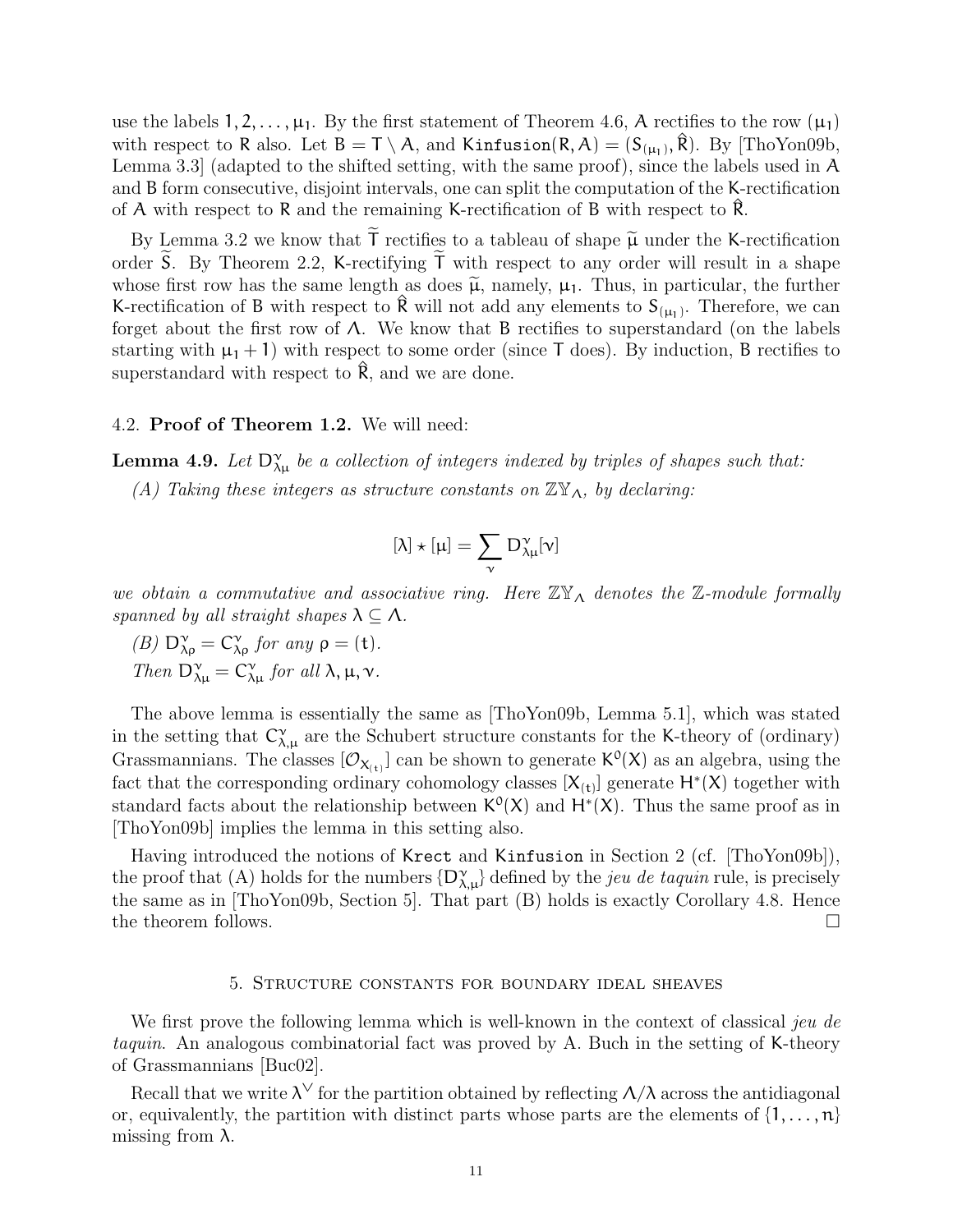**Lemma 5.1.** Let  $\lambda$ ,  $\mu$  be shapes in  $\Lambda$ . There is a unique increasing filling of  $\Lambda/\mu$  which rectifies to  $S_\lambda$  if  $\mu = \lambda^\vee$ , and otherwise there is none. In other words  $C_{\lambda,\mu}^\Lambda = 1$  if  $\mu = \lambda^\vee$ and is zero otherwise.

*Proof.* The proof is by induction on  $\pi$ , the size of the largest part of  $\Lambda$ .

Let T be a filling of  $\Lambda/\mu$  that rectifies to  $S_\lambda$ . Write  $\overline{\lambda} = (\lambda_2, \ldots)$ , which is the shape obtained by removing the first row from  $\lambda$ . Let  $\overline{T}$  be the entries of T which are greater than  $\lambda_1$ . By similar reasoning as in the proof of Theorem 1.1, T necessarily rectifies to  $S_{\overline{\lambda}}$ . By induction,  $\overline{T}$  must be of shape  $\Lambda/\overline{\lambda}^{\vee}$ .

Consider  $\tilde{T}$  contained in  $\tilde{\Lambda}$ . By Lemma 3.2,  $\tilde{T}$  rectifies to  $\tilde{S}_{\lambda}$ . The entries in the bottom row of  $\tilde{T}$  form an increasing sequence, so by Theorem 2.2,  $LIS(\tilde{T})$  is at least the length of this row, whose length is the same as that of the final column of  $\Lambda/\mu$  (which equals  $(\mu^{\vee})_1$ ). Thus, we have that  $\lambda_1 \geq (\mu^{\vee})_1$ .

At the same time, any ribbon from the  $(\mu^{\vee})_1$ -th box of the rightmost column of  $\Lambda$  (counting up from the bottom) to a box on the diagonal of  $\Lambda$ , has length  $(\mu^{\vee})_1$ . However, by construction, the boxes of  $T \setminus \overline{T}$  form a  $\lambda_1$ -Pieri filling, and thus include at least  $\lambda_1$  boxes. Since, as already noted, any Pieri filling must be a ribbon, it follows that  $\lambda_1 \leq |T \setminus \overline{T}| \leq (\mu^{\vee})_1$ .

Therefore  $\lambda_1 = (\mu^{\vee})_1$ , and hence  $|T \setminus \overline{T}| = \lambda_1$ . It follows that

$$
|T| = |T \setminus \overline{T}| + |\overline{T}| = \lambda_1 + |\overline{\lambda}| = |\lambda| = |S_{\lambda}|,
$$

and by Poincaré duality considerations, the filling T must be the unique one of shape  $\Lambda/\lambda^\vee$ that witnesses the cohomological Littlewood-Richardson coefficient  $C^{\Lambda}_{\lambda^{\vee},\lambda} = 1$ .

We now have the following fact, which was also obtained earlier by [BucRav10], in a manner not relying on Lemma 5.1:

# Lemma 5.2.

$$
(1) \qquad [\partial X_{\lambda}] = (1 - [\mathcal{O}_{(1)}])[\mathcal{O}_{X_{\lambda}}].
$$

*Proof.* To see this, consider the map  $\rho : X \to \{pt\}$ . Its pushforward  $\rho_* : K^0(X) \to K^0(pt) \cong \mathbb{Z}$ <br>allows are to define the pointing  $(\square) : K^0(Y) \times K^0(Y) \to \mathbb{Z}$  by  $(n, q) \to \Omega$  (n, g). With perpect allows one to define the pairing  $(\cdot, \cdot): K^0(X) \times K^0(X) \to \mathbb{Z}$ , by  $(p, q) = \rho_*(p \cdot q)$ . With respect<br>to the share pairing  $([Q, \cdot])$  and  $([Q, \cdot])$  are dual hance  $[D, Q]$ . Hence it without a hade to the above pairing,  $\{[O_{X_\lambda}]\}$  and  $\{[{\partial}X_{\lambda^\vee}]\}$  are dual bases [Bri03]. Hence it suffices to check that the righthand-side of (1) defines a dual basis to  $\{[O_{X_\lambda}]\}\$ . Briefly, as in the proof of the analogous Grassmannian result from [Buc02, Section 8], this follows from Lemma 5.1.  $\Box$ 

Given Lemma 5.2, the proof of Corollary 1.4 follows the same argument, *mutatis mutandis*, as in  $[ThoYon10, Theorem 1.6]$ .

#### Acknowledgements

We thank Anders Buch for informing us of [BucRav10] and the work of Feigenbaum and Sergel. We also thank Allen Knutson for a helpful communication concerning dual Schubert bases in K-theory. HT is supported by an NSERC Discovery grant. AY is partially supported by NSF grants DMS-0601010 and DMS-0901331.